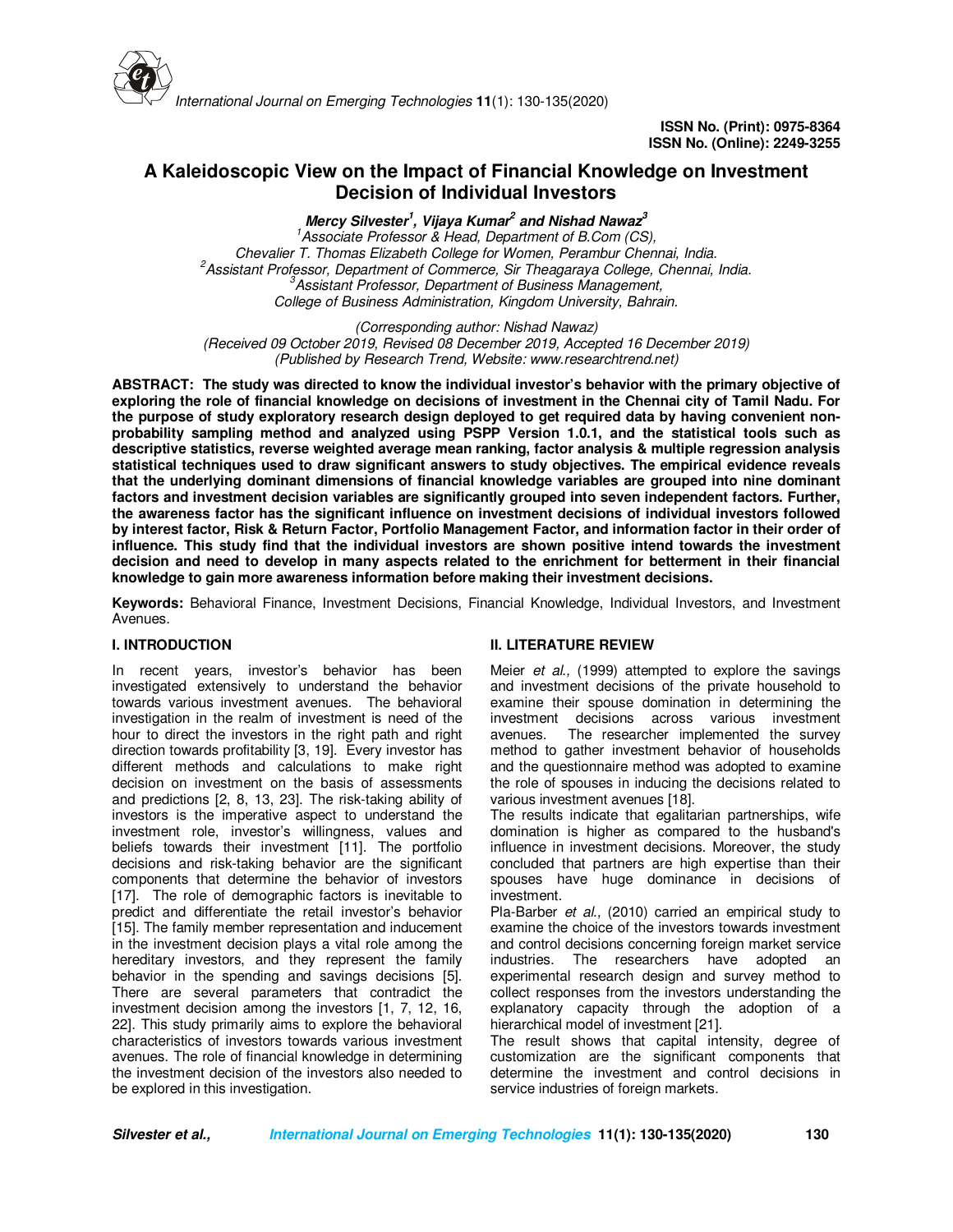Jerzy Dudzinski (2011) pointed out the evolution of financial investors' engagement towards commodity<br>markets in the post-crisis period. The researcher markets in the post-crisis period. The researcher adopted the survey method and structured adopted the survey method and questionnaire aimed at the exploration of the financial investor's engagement in the commodity market. The trend among the investors in the commodity market shows an increasing trend in the year from 2001 to 2011, and the dynamics observed by the researcher proves that commodity-based derivatives have rapidly increased over the period. Further, the regulators are suggested to relook and restructure the investor's activity in the light of market regulation initiatives [10]. Nwibo and Alimba (2013) explored the investment behavior of southeast, Nigerian investors towards their

investment determinants in the agribusiness. The researcher has adopted a questionnaire method to collect the data from the agribusiness investors in the study area by deploying the multi-stage purposive sampling, and both descriptive and inferential statistics have been applied by researchers in order to get desired findings related to the research objectives of the study. The result shows that demographic factors have a significant and moderate effect on the behavior of investors towards agribusiness avenues. The researchers concluded that the conducive investment environment in agribusiness would attract more investment in the agribusiness among south-east, Nigerian investors [20].

Gichuki *et al.,* (2016) made an empirical investigation among Kenyan pensioner's investment decision determinants through the adoption of the questionnaire method. The researchers have adopted a descriptive research design and survey method for the exploration of findings, and the result indicates that pensioners who participated in the research survey are shown positive intend towards savings and investment in their day-today life. The study concludes that investment decisions have significant influence among Kenyan pensioners, and further, the researchers suggested to undertake significant savings and investment activities to enhance better returns towards their investments [14].

### **III. METHODOLOGY**

### *A. Significance and scope of the research*

This empirical research will help the investors to explore various essential investment avenues need to be more focused for the investment in the study area, and this study provides various insights to effectively determine the various investment decision of the investors in the high volatility market conditions. This study is only limited to investors residing in Chennai city, and the scope of the findings of this research is limited since; to get data collection used non-probability convenience<br>sampling technique. Financial knowledge and sampling technique. Financial investment decision are alone considered for this behavioral research.

The present marketing research was aimed to explore the critical determinants of investment decisions concerning the various investment avenues in the highly volatile market conditions. This study is needed for the hour to explore the investor's behavior in the Indian Stock market environment.

The following research objectives are designed

– To understand demographic profiles of the investors in the study area.

– To identify the underlying dominant dimensions of the Financial Knowledge (FK) and Investment Decision (ID) variables.

– To explore the influence of Financial Knowledge (FK) factors on Investment Decision of the Investors.

### *B. Sample design*

This behavioral research was descriptive and empirical [9]. The convenience non-probability sampling method was adopted and (Bryman 2016) disadvantages of this sampling technique will be discussed in addressing the limitations. The target population of the study was Individual Investors residing in Chennai, India [4].

A total of 200 questionnaires were circulated to the respondents in the one wave from December 2018 to March 2019, and they returned only 176 filled questionnaires. In those 176 responses, incomplete and response possess extreme values were rejected, and finally, 140 responses are considered for this empirical study.

### *C. Statistics used of the study*

The collected data for the study was analyzed by using PSPP Version 1.0.1. The statistical tools such as descriptive statistics and analysis, reverse weighted average mean ranking, factor analysis and multiple regression analysis were implemented to extracted meaningful answers for objectives.

The percentage analysis used to understand the demographic profiles of the individual investors. Factor analysis used to understand the various dimensions of financial knowledge and investment decision variables, and multiple regression analysis has been applied to explore the influence financial knowledge factors on total investment decisions of individual investors.

### *D. Research instrument design*

The questionnaire with three parts has been finalized to collect responses from individual investors in the study area. Section one deals with demographic details such as gender, marital status, educational qualification, occupational status, nature of family and monthly family income. Section two contains thirty variables related to the financial knowledge of individual investors. Section three comprises of twenty-three variables related to the investment decision of retail investors.

### *E. Reliability*

To know the internal consistency of the questionnaire, the variables were measured using 5 point Likert scales such as financial knowledge and investment decision variables were subjected to Cronbach's Alpha reliability coefficient. The value being 0.920 for financial knowledge variables and 0.926 for investment decision variables indicate that scale more relevant [6].

### **IV. RESULTS AND DISCUSSION**

Percentage method has been applied to understand the demographic profiles of the respondents, and the results are presented in Table 1.

**Silvester et al., International Journal on Emerging Technologies 11(1): 130-135(2020) 131**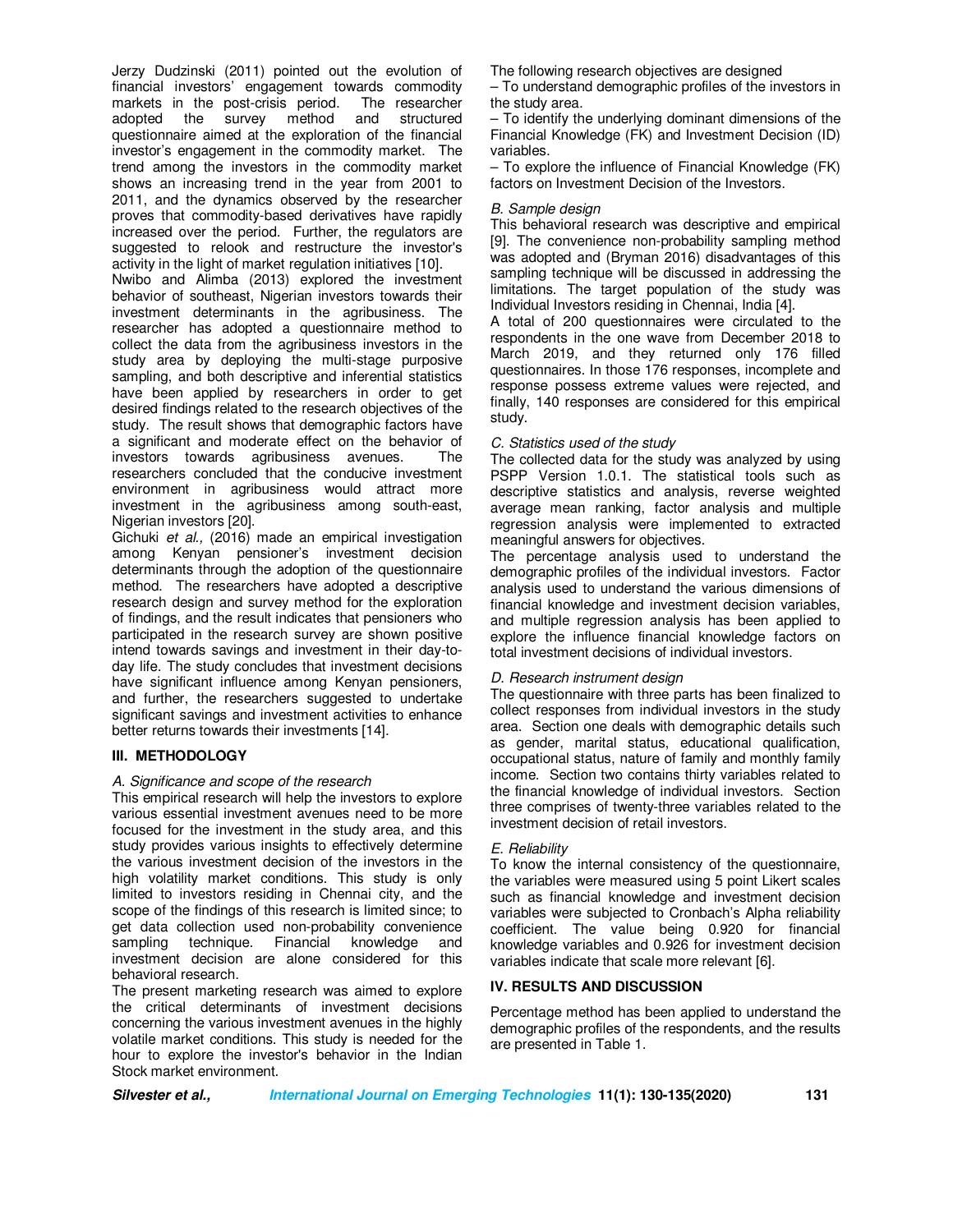Table 1 displays that the most of the respondents are males (72.9%), married (57.1%), private employees (71.4%), hailing from nuclear families (72.9%), and earning below Rs. 30,000 (51.4%) as monthly family income. Further, the sizeable portion of the respondents is post-graduates (40.0%). Reverse Weighted Average Mean Ranking has been applied to explore the importance among the respondents concerning different available investment avenues to make their investment and the results displayed in Table 2.

| <b>Demographic Profiles</b>      | Frequency | <b>Percent</b> |
|----------------------------------|-----------|----------------|
| Gender                           |           |                |
| Male                             | 102       | 72.9           |
| Female                           | 38        | 27.1           |
| <b>Educational Qualification</b> |           |                |
| <b>Higher Secondary</b>          | 22        | 15.7           |
| UG                               | 42        | 30.0           |
| PG                               | 56        | 40.0           |
| Professional                     | 20        | 14.3           |
| <b>Occupational Status</b>       |           |                |
| Government Employee              | 8         | 5.7            |
| Private Employee                 | 100       | 71.4           |
| Own Business                     | 32        | 22.9           |
| <b>Monthly Income(Rs)</b>        |           |                |
| Below 30,000                     | 72        | 51.4           |
| 30,001-60,000                    | 46        | 32.9           |
| 60,001-1,00,000                  | 16        | 11.4           |
| Above 1,00,000                   | 6         | 4.3            |
| <b>Marital Status</b>            |           |                |
| Single                           | 60        | 42.9           |
| Married                          | 80        | 57.1           |
| <b>Family Type</b>               |           |                |
| Joint Family                     | 38        | 27.1           |
| Nuclear/Small Family             | 102       | 72.9           |

#### **Table 1: Demographic Profile of the Respondents.**

**Table 2: Reverse Weighted Average Mean Ranking of Importance of Investment Avenues.** 

| <b>Importance of Investment Avenues</b>                          | Mean<br>(Std. Deviation) | Rank |
|------------------------------------------------------------------|--------------------------|------|
| <b>Shares</b>                                                    | 5.23(2.585)              |      |
| Debentures/Bonds                                                 | 5.34(2.344)              | 5    |
| <b>Mutual Funds</b>                                              | 5.73(2.275)              |      |
| National Saving Certificate/Public Provident Fund/Provident Fund | 5.21 (2.091)             |      |
| <b>Fixed Deposits</b>                                            | 6.27(2.035)              |      |
| Insurance Policies                                               | 5.26 (1.976)             | 6    |
| Real Estate/Land                                                 | 6.07(2.377)              |      |
| Gold/Silver                                                      | 6.33(2.509)              |      |
| <b>Others</b>                                                    | 2.50(2.355)              | 9    |

Table 2 proves that respondents are giving importance to gold/silver (Mean =  $6.33$ ; Rank = 1) as an investment avenue followed by fixed deposits (Mean =  $6.27$ ; Rank = ), Real Estate/Land (Mean =  $6.07$ ; Rank = 3), Mutual Funds (Mean =  $5.73$ ; Rank = 4), Debentures/Bonds (Mean =  $5.34$ ; Rank =  $5$ ), Insurance Policies (Mean = 5.26; Rank = 6), Shares (Mean = 5.23; Rank = 7), Certificates/Public Fund/Provident Fund (Mean =  $5.21$ ; Rank = 8) and others (Mean =  $2.50$ ; Rank = 9) in their order of importance among the investors.

**Dimensions of Financial Knowledge and Investment Decision Variables:** The data reduction technique of exploratory factor analysis calculated to understand the dimensions of financial knowledge variables and investment decision variables. The results of exploratory factor analysis have been discussed in the Table 3 and 4.

Table 3 shows that Financial Knowledge (FK) variables with their communality values ranging from 0.494 to 0.754 have goodness of fit for factorization. In the value of Kaiser-Meyer-Olkin Measure of Sampling Adequacy (KMO-MSA) value of 0.772 and values of chisquare1562.60 4 with df 435 and value of P0.000 reveal factor analysis is required for factorization of thirty Financial Knowledge (FK) variables. Nine dominant independent Financial Knowledge (FK) factors explaining 65.436% of total variance cab be extracted out of 30 FK Variables.

From them the most dominant factor is awareness factor that followed by Information factor, Investment Avenues Factor, Risk & Return Factor, Portfolio Management Factor, Maintenance Factor, Interest Factor, Diversification Factor and Budget Factor in the order of their dominance.

**Silvester et al., International Journal on Emerging Technologies 11(1): 130-135(2020) 132**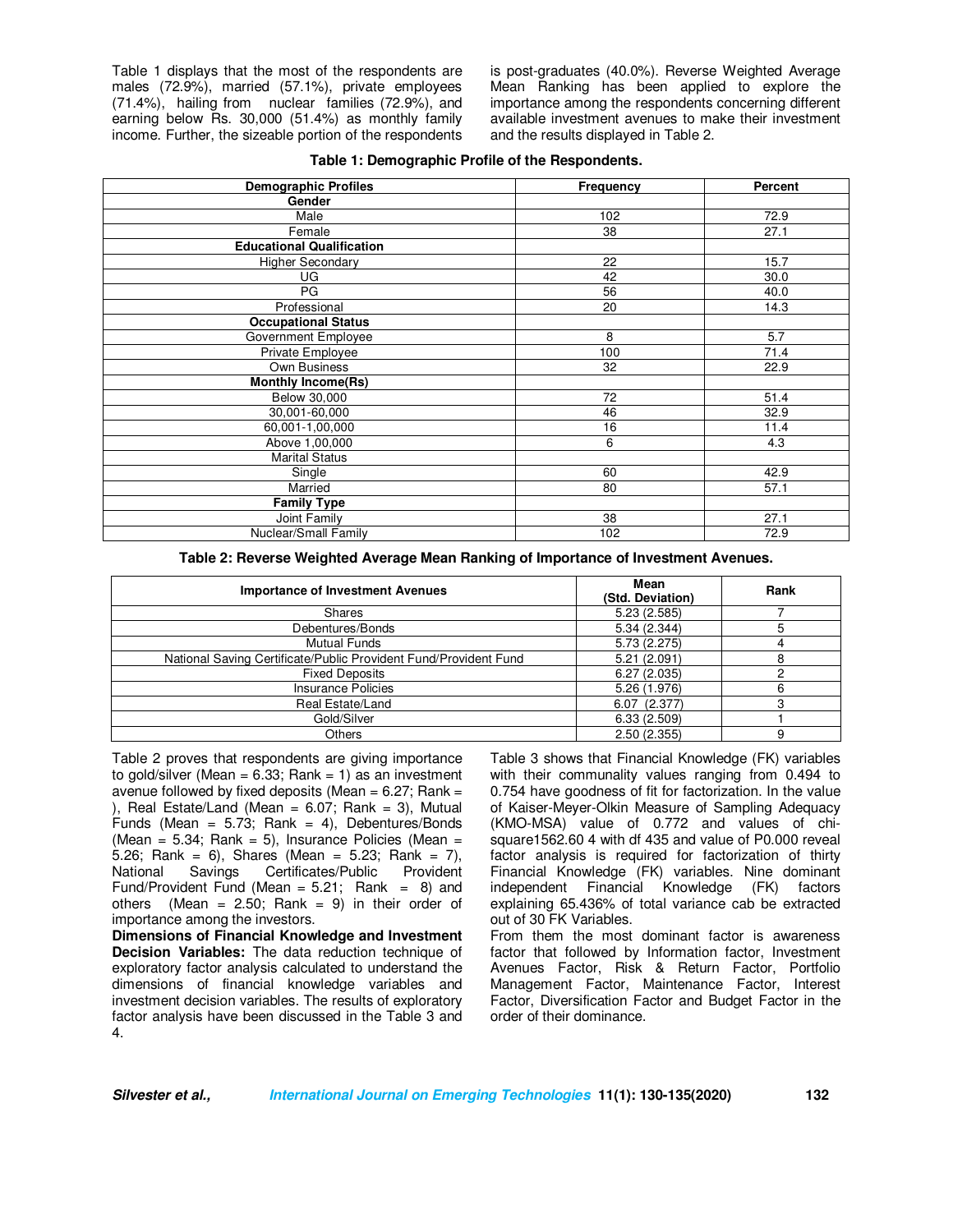| <b>Dimensions</b>                                                                                                                                                                                                                                                                                                                                                                                                                                                                                                                                                                                                                                         | <b>Items</b>                                                                           | Mean (SD)                                                                                                                                                                                                                                                                                                                                                                                                                                                                                                                                                                                                                                                                                                                                                                                                                                                                                                                                                              | <b>Communalities</b> | Variance<br>(Eigen)                                                                                                                            | Loadings |
|-----------------------------------------------------------------------------------------------------------------------------------------------------------------------------------------------------------------------------------------------------------------------------------------------------------------------------------------------------------------------------------------------------------------------------------------------------------------------------------------------------------------------------------------------------------------------------------------------------------------------------------------------------------|----------------------------------------------------------------------------------------|------------------------------------------------------------------------------------------------------------------------------------------------------------------------------------------------------------------------------------------------------------------------------------------------------------------------------------------------------------------------------------------------------------------------------------------------------------------------------------------------------------------------------------------------------------------------------------------------------------------------------------------------------------------------------------------------------------------------------------------------------------------------------------------------------------------------------------------------------------------------------------------------------------------------------------------------------------------------|----------------------|------------------------------------------------------------------------------------------------------------------------------------------------|----------|
|                                                                                                                                                                                                                                                                                                                                                                                                                                                                                                                                                                                                                                                           | Concept of Portfolio Investment (IFK29)                                                | 3.79 (1.083)                                                                                                                                                                                                                                                                                                                                                                                                                                                                                                                                                                                                                                                                                                                                                                                                                                                                                                                                                           | 0.669                |                                                                                                                                                | .733     |
|                                                                                                                                                                                                                                                                                                                                                                                                                                                                                                                                                                                                                                                           | Foreign Institutional Investors (IFK28)                                                | 3.69(1.137)                                                                                                                                                                                                                                                                                                                                                                                                                                                                                                                                                                                                                                                                                                                                                                                                                                                                                                                                                            | 0.757                |                                                                                                                                                | .722     |
| Awareness Factor<br>(0.771)<br><b>Information Factor</b><br>(0.706)<br>Investment<br>Avenues Factor<br>(0.714)<br>Risk & Return<br>Factor<br>(0.753)<br>Portfolio<br>(0.735)<br>(0.677)<br><b>Interest Factor</b>                                                                                                                                                                                                                                                                                                                                                                                                                                         | Clearing and Settlement Procedures (IFK27)                                             | 3.71 (1.063)                                                                                                                                                                                                                                                                                                                                                                                                                                                                                                                                                                                                                                                                                                                                                                                                                                                                                                                                                           | 0.697                |                                                                                                                                                | .682     |
|                                                                                                                                                                                                                                                                                                                                                                                                                                                                                                                                                                                                                                                           | Primary Market Instruments (IFK26)                                                     | 3.78 (1.067)                                                                                                                                                                                                                                                                                                                                                                                                                                                                                                                                                                                                                                                                                                                                                                                                                                                                                                                                                           | 0.540                |                                                                                                                                                | .614     |
|                                                                                                                                                                                                                                                                                                                                                                                                                                                                                                                                                                                                                                                           | Investors rights and responsibilities (IFK30)                                          | 0.578<br>3.65(1.211)<br>0.731<br>3.66(1.191)<br>0.703<br>Debt Instruments (IFK24)<br>3.77 (0.984)<br>0.678<br>3.84 (1.077)<br>0.671<br>3.78(1.106)<br>0.713<br>Derivatives (IFK9)<br>3.76(1.017)<br>3.81 (0.993)<br>0.704<br>3.77 (0.984)<br>0.657<br>(2.407)<br>Volatility (IFK17)<br>3.76(1.143)<br>0.639<br>Mutual Funds (IFK8)<br>3.83 (1.099)<br>0.494<br>3.65(1.181)<br>0.647<br>Bonus Share (IFK14)<br>0.645<br>3.84 (1.129)<br>Risk Exposures (IFK16)<br>0.520<br>(2.395)<br>3.62(1.056)<br>Dividend (IFK13)<br>0.606<br>3.73 (1.038)<br>0.746<br>3.58(1.145)<br>Asset Allocation (IFK12)<br>0.698<br>3.82 (1.034)<br>3.97 (0.996)<br>0.663<br>Regulatory Bodies (IFK19)<br>0.730<br>3.73 (1.072)<br>0.706<br>3.86 (1.074)<br>0.615<br>3.81(1.063)<br>0.675<br>4.15 (0.936)<br>0.599<br>4.02 (0.925)<br>Equities (IFK7)<br>0.540<br>3.89(0.914)<br>Diversification (IFK4)<br>3.82(1.061)<br>0.754<br>3.74 (1.062)<br>0.595<br>3.81 (1.070)<br>0.661<br>(1.609) |                      | .592                                                                                                                                           |          |
|                                                                                                                                                                                                                                                                                                                                                                                                                                                                                                                                                                                                                                                           | Money Market Instruments (IFK25)                                                       |                                                                                                                                                                                                                                                                                                                                                                                                                                                                                                                                                                                                                                                                                                                                                                                                                                                                                                                                                                        |                      | 9.092%<br>(2.728)<br>8.131%<br>(2.439)<br>8.024%<br>7.982%<br>7.763%<br>(2.329)<br>6.688%<br>(2.006)<br>6.496%<br>(1.949)<br>5.897%<br>(1.769) | .744     |
| Foreign Exchange Rate (IFK22)<br>Credit Rating Concepts (IFK21)<br>Financial Instruments (IFK6)<br>Cost-Benefit Relation (IFK5)<br>Risk-Return Concept (IFK15)<br>Concepts of Diversification (IFK11)<br><b>Management Factor</b><br>Function of Stock Exchange (IFK10)<br>Maintenance Factor<br>Demat and Trading Account (IFK18)<br>Functions of Regulatory Institutions (IFK20)<br>Time Value of Money (IFK1)<br>Simple Interest Calculation (IFK2)<br>(0.601)<br>Diversification<br>Factor<br>Risk, Return Relation (IFK3)<br>(0.609)<br>Knowledge about Budget (IFK23)<br><b>Budget Factor</b><br>Total Variance = 65.436%; Cronbach's Alpha = 0.888 |                                                                                        |                                                                                                                                                                                                                                                                                                                                                                                                                                                                                                                                                                                                                                                                                                                                                                                                                                                                                                                                                                        | .711                 |                                                                                                                                                |          |
|                                                                                                                                                                                                                                                                                                                                                                                                                                                                                                                                                                                                                                                           |                                                                                        |                                                                                                                                                                                                                                                                                                                                                                                                                                                                                                                                                                                                                                                                                                                                                                                                                                                                                                                                                                        |                      |                                                                                                                                                | .587     |
|                                                                                                                                                                                                                                                                                                                                                                                                                                                                                                                                                                                                                                                           |                                                                                        |                                                                                                                                                                                                                                                                                                                                                                                                                                                                                                                                                                                                                                                                                                                                                                                                                                                                                                                                                                        |                      | .544                                                                                                                                           |          |
|                                                                                                                                                                                                                                                                                                                                                                                                                                                                                                                                                                                                                                                           |                                                                                        |                                                                                                                                                                                                                                                                                                                                                                                                                                                                                                                                                                                                                                                                                                                                                                                                                                                                                                                                                                        |                      |                                                                                                                                                | .678     |
|                                                                                                                                                                                                                                                                                                                                                                                                                                                                                                                                                                                                                                                           |                                                                                        |                                                                                                                                                                                                                                                                                                                                                                                                                                                                                                                                                                                                                                                                                                                                                                                                                                                                                                                                                                        |                      |                                                                                                                                                | .645     |
|                                                                                                                                                                                                                                                                                                                                                                                                                                                                                                                                                                                                                                                           |                                                                                        |                                                                                                                                                                                                                                                                                                                                                                                                                                                                                                                                                                                                                                                                                                                                                                                                                                                                                                                                                                        |                      |                                                                                                                                                | .604     |
|                                                                                                                                                                                                                                                                                                                                                                                                                                                                                                                                                                                                                                                           |                                                                                        |                                                                                                                                                                                                                                                                                                                                                                                                                                                                                                                                                                                                                                                                                                                                                                                                                                                                                                                                                                        |                      |                                                                                                                                                | .550     |
|                                                                                                                                                                                                                                                                                                                                                                                                                                                                                                                                                                                                                                                           |                                                                                        |                                                                                                                                                                                                                                                                                                                                                                                                                                                                                                                                                                                                                                                                                                                                                                                                                                                                                                                                                                        |                      |                                                                                                                                                | .455     |
|                                                                                                                                                                                                                                                                                                                                                                                                                                                                                                                                                                                                                                                           |                                                                                        |                                                                                                                                                                                                                                                                                                                                                                                                                                                                                                                                                                                                                                                                                                                                                                                                                                                                                                                                                                        |                      |                                                                                                                                                | .703     |
|                                                                                                                                                                                                                                                                                                                                                                                                                                                                                                                                                                                                                                                           |                                                                                        |                                                                                                                                                                                                                                                                                                                                                                                                                                                                                                                                                                                                                                                                                                                                                                                                                                                                                                                                                                        |                      | .689                                                                                                                                           |          |
|                                                                                                                                                                                                                                                                                                                                                                                                                                                                                                                                                                                                                                                           |                                                                                        |                                                                                                                                                                                                                                                                                                                                                                                                                                                                                                                                                                                                                                                                                                                                                                                                                                                                                                                                                                        |                      |                                                                                                                                                | .525     |
|                                                                                                                                                                                                                                                                                                                                                                                                                                                                                                                                                                                                                                                           |                                                                                        |                                                                                                                                                                                                                                                                                                                                                                                                                                                                                                                                                                                                                                                                                                                                                                                                                                                                                                                                                                        |                      |                                                                                                                                                | .476     |
|                                                                                                                                                                                                                                                                                                                                                                                                                                                                                                                                                                                                                                                           |                                                                                        |                                                                                                                                                                                                                                                                                                                                                                                                                                                                                                                                                                                                                                                                                                                                                                                                                                                                                                                                                                        |                      |                                                                                                                                                | .794     |
|                                                                                                                                                                                                                                                                                                                                                                                                                                                                                                                                                                                                                                                           |                                                                                        |                                                                                                                                                                                                                                                                                                                                                                                                                                                                                                                                                                                                                                                                                                                                                                                                                                                                                                                                                                        |                      | .743                                                                                                                                           |          |
|                                                                                                                                                                                                                                                                                                                                                                                                                                                                                                                                                                                                                                                           |                                                                                        |                                                                                                                                                                                                                                                                                                                                                                                                                                                                                                                                                                                                                                                                                                                                                                                                                                                                                                                                                                        |                      | .644                                                                                                                                           |          |
|                                                                                                                                                                                                                                                                                                                                                                                                                                                                                                                                                                                                                                                           |                                                                                        |                                                                                                                                                                                                                                                                                                                                                                                                                                                                                                                                                                                                                                                                                                                                                                                                                                                                                                                                                                        |                      |                                                                                                                                                | .749     |
|                                                                                                                                                                                                                                                                                                                                                                                                                                                                                                                                                                                                                                                           |                                                                                        |                                                                                                                                                                                                                                                                                                                                                                                                                                                                                                                                                                                                                                                                                                                                                                                                                                                                                                                                                                        |                      |                                                                                                                                                | .695     |
|                                                                                                                                                                                                                                                                                                                                                                                                                                                                                                                                                                                                                                                           |                                                                                        |                                                                                                                                                                                                                                                                                                                                                                                                                                                                                                                                                                                                                                                                                                                                                                                                                                                                                                                                                                        |                      |                                                                                                                                                | .570     |
|                                                                                                                                                                                                                                                                                                                                                                                                                                                                                                                                                                                                                                                           |                                                                                        |                                                                                                                                                                                                                                                                                                                                                                                                                                                                                                                                                                                                                                                                                                                                                                                                                                                                                                                                                                        |                      |                                                                                                                                                | .777     |
|                                                                                                                                                                                                                                                                                                                                                                                                                                                                                                                                                                                                                                                           |                                                                                        |                                                                                                                                                                                                                                                                                                                                                                                                                                                                                                                                                                                                                                                                                                                                                                                                                                                                                                                                                                        |                      |                                                                                                                                                | .680     |
|                                                                                                                                                                                                                                                                                                                                                                                                                                                                                                                                                                                                                                                           |                                                                                        |                                                                                                                                                                                                                                                                                                                                                                                                                                                                                                                                                                                                                                                                                                                                                                                                                                                                                                                                                                        |                      |                                                                                                                                                | .592     |
|                                                                                                                                                                                                                                                                                                                                                                                                                                                                                                                                                                                                                                                           |                                                                                        |                                                                                                                                                                                                                                                                                                                                                                                                                                                                                                                                                                                                                                                                                                                                                                                                                                                                                                                                                                        |                      |                                                                                                                                                | .838     |
|                                                                                                                                                                                                                                                                                                                                                                                                                                                                                                                                                                                                                                                           |                                                                                        |                                                                                                                                                                                                                                                                                                                                                                                                                                                                                                                                                                                                                                                                                                                                                                                                                                                                                                                                                                        |                      |                                                                                                                                                | .662     |
|                                                                                                                                                                                                                                                                                                                                                                                                                                                                                                                                                                                                                                                           |                                                                                        |                                                                                                                                                                                                                                                                                                                                                                                                                                                                                                                                                                                                                                                                                                                                                                                                                                                                                                                                                                        |                      | 5.363%                                                                                                                                         | .708     |
|                                                                                                                                                                                                                                                                                                                                                                                                                                                                                                                                                                                                                                                           |                                                                                        |                                                                                                                                                                                                                                                                                                                                                                                                                                                                                                                                                                                                                                                                                                                                                                                                                                                                                                                                                                        |                      |                                                                                                                                                |          |
|                                                                                                                                                                                                                                                                                                                                                                                                                                                                                                                                                                                                                                                           | (Bartlett's Test of Sphericity - Approx. Chi-Square = 1562.604; df: 435; Sig. = 0.000) |                                                                                                                                                                                                                                                                                                                                                                                                                                                                                                                                                                                                                                                                                                                                                                                                                                                                                                                                                                        |                      |                                                                                                                                                |          |

| Table 3: Factorisation of Financial Knowledge (FK) Variables. |  |  |  |
|---------------------------------------------------------------|--|--|--|
|                                                               |  |  |  |

(Bartlett's Test of Sphericity - Approx. Chi-Square = 1562.604; df: 435; Sig. = 0.000)

## **Table 4: Factorisation of Investment Decision (ID) Variables.**

| <b>Dimensions</b>                 | <b>Items</b>                                                                          | Mean (SD)    | <b>Communalities</b> | Variance (Eigen)   | Loadings |
|-----------------------------------|---------------------------------------------------------------------------------------|--------------|----------------------|--------------------|----------|
|                                   | Tax Benefits (ID16)                                                                   | 3.84(1.129)  | 0.665                |                    | 0.771    |
|                                   | Rights Shares (ID15)                                                                  | 3.72(1.157)  | 0.564                |                    | 0.723    |
| <b>Benefits Factor</b><br>(0.771) | Safety of Principal (ID17)                                                            | 3.92(1.119)  | 0.565                | 12.873%<br>(2.832) | 0.650    |
|                                   | Bonus Shares (ID14)                                                                   | 3.69(1.100)  | 0.695                |                    | 0.649    |
|                                   | Dividend (ID13)                                                                       | 3.71(1.083)  | 0.490                |                    | 0.449    |
|                                   | Future Expenses (ID21)                                                                | 4.07 (0.979) | 0.696                |                    | 0.795    |
| Growth Factor                     | Wealth Creation (ID20)                                                                | 3.76 (1.129) | 0.676                | 12.174%            | 0.722    |
| (0.709)                           | Progressive Value (ID19)                                                              | 3.86(1.081)  | 0.673                | (2.678)            | 0.694    |
|                                   | High Returns (ID1)                                                                    | 4.14 (0.899) | 0.478                |                    | 0.438    |
|                                   | Change in government policy (ID23)                                                    | 3.80(1.158)  | 0.628                |                    | 0.752    |
| Governance Factor                 | Advice of brokers (ID7)                                                               | 3.79 (1.049) | 0.656                | 8.701%<br>(1.914)  | 0.621    |
| (0.571)                           | Best Long-Term Returns (ID22)                                                         | 3.91 (1.045) | 0.582                |                    | 0.566    |
| Counseling Factor<br>(0.651)      | Advice of websites (ID9)                                                              | 3.73(1.105)  | 0.776                |                    | 0.748    |
|                                   | Diversification (ID18)<br>3.79(1.154)                                                 |              | 0.744                | 8.652%<br>(1.903)  | 0.650    |
|                                   | Advice of dailies/periodicals (ID8)                                                   | 3.80(1.170)  | 0.616                |                    | 0.567    |
|                                   | Safety/Liquidity (ID4)                                                                | 4.17 (0.873) | 0.666                |                    | 0.710    |
| Security Factor<br>(0.565)        | Retirement Plans (ID6)                                                                | 3.94(0.961)  | 0.598                | 8.299%<br>(1.826)  | 0.698    |
|                                   | For Children's Education (ID5)                                                        | 4.11 (0.965) | 0.636                |                    | 0.600    |
| <b>Market Condition</b>           | Market sentiments (ID11)                                                              | 3.60(1.065)  | 0.757                |                    | 0.827    |
| Factor                            | Capital Appreciation (ID12)                                                           | 3.72(1.138)  | 0.769                | 7.942%<br>(1.747)  | 0.704    |
| (0.609)                           | Movement of indices (ID10)                                                            | 3.73 (1.079) | 0.615                |                    | 0.495    |
| Reserve Factor                    | Emergency Requirement (ID3)                                                           | 4.08 (0.937) | 0.599                | 5.646%<br>(1.242)  | 0.681    |
|                                   | Total Variance = 64.287; Cronbach's Alpha = 0.855                                     |              |                      |                    |          |
|                                   | (Bartlett's Test of Sphericity - Approx. Chi-Square = 955.835; df: 231; Sig. = 0.000) |              |                      |                    |          |

**Silvester et al., International Journal on Emerging Technologies 11(1): 130-135(2020) 133**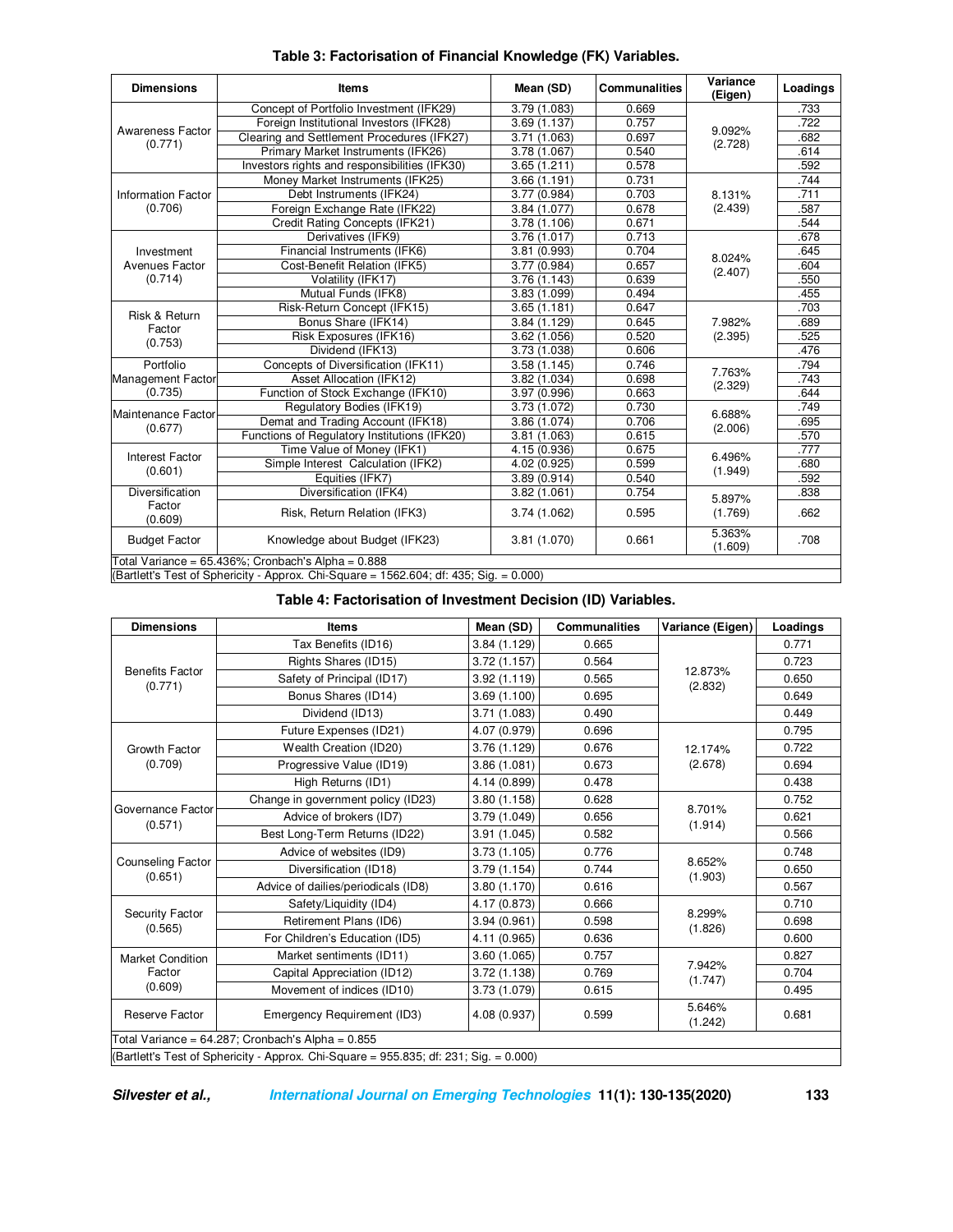Table 4 displays about the Investment Decision (ID) variables by having range from 0.478 to 0.7776 that have goodness of fit for the items. The values of 0.763 of KMO-MSA of sample adequacy and the values of chisquare 955.85 with df 231 and P-value of 0.000 reveal that calculation of factor analysis for factorization of twenty-three Investment Decision (ID) variables. Seven dominant independent Investment Decision (ID) explaining factors 64.287% of variance of total have been obtained out of 23 Investment Decision (ID) Variables. Of them the most dominant factor is Benefits Factor followed by Growth Factor, Governance Factor, Counseling Factor, Security Factor, Market Condition Factor and Reserve Factor in the order of their dominance.

**Influence of Financial Knowledge (FK) on Investment Decision (ID) of Investors:** Calculated multiple regression analysis to explore the influence of financial knowledge factors on investment decision and outcomes are shown in Table 5.

| <b>Dependent</b><br>Variable                                                                                                                                                                                              | Significant<br><b>Predictors</b>    | Mean<br>(SD)  | <b>F-Value</b> | R     | $R^2$ | Adjusted<br>$R^2$ | β<br>(t-Value)   | Sig.        |
|---------------------------------------------------------------------------------------------------------------------------------------------------------------------------------------------------------------------------|-------------------------------------|---------------|----------------|-------|-------|-------------------|------------------|-------------|
| <b>Investment</b><br><b>Decision</b>                                                                                                                                                                                      |                                     | 84.87 (11.56) | 35.613         | 0.755 | 0.571 | 0.555             |                  |             |
|                                                                                                                                                                                                                           | Awareness Factor                    | 18.62 (4.02)  |                |       |       |                   | 0.338<br>(4.900) | $< 0.001**$ |
|                                                                                                                                                                                                                           | Interest Factor                     | 12.06 (2.07)  |                |       |       |                   | 0.234<br>(3.774) | $< 0.001**$ |
|                                                                                                                                                                                                                           | Risk & Return<br>Factor             | 14.84 (3.34)  |                |       |       |                   | 0.195<br>(2.670) | $< 0.001**$ |
|                                                                                                                                                                                                                           | Portfolio<br>Management Factor      | 11.37 (2.57)  |                |       |       |                   | 0.170<br>(2.493) | $0.014**$   |
|                                                                                                                                                                                                                           | <b>Information Factor</b>           | 15.05(3.18)   |                |       |       |                   | 0.146<br>(2.261) | $0.025**$   |
|                                                                                                                                                                                                                           | <b>Investment Avenues</b><br>Factor | 18.93 (3.58)  |                |       |       |                   | 0.093<br>(1.350) | 0.179       |
|                                                                                                                                                                                                                           | Maintenance Factor                  | 11.41(2.50)   |                |       |       |                   | 0.055<br>(0.803) | 0.423       |
|                                                                                                                                                                                                                           | <b>Diversification</b><br>Factor    | 7.56(1.80)    |                |       |       |                   | 0.106<br>(1.772) | 0.079       |
|                                                                                                                                                                                                                           | <b>Budget Factor</b>                | 3.81(1.07)    |                |       |       |                   | 0.064<br>(1.035) | 0.303       |
| Constant with t value of 5.033 at P Value of <0.001 <sup>*</sup> - (Investment Avenues Factor, Maintenance Factor, Diversification Factor and<br>Budget Factor are Not significantly influencing the Investment Decision) |                                     |               |                |       |       |                   |                  |             |

**Table 5: Regression Results of Financial Knowledge Dimensions on Investment Decision.** 

Note: \*\* Significant at 5% level

Table 5 indicates that  $R = 0.755$ , R Square = 0.571, Adjusted R square =  $0.555$ . This implies that the independent variables of Awareness Factor, Interest Factor, Risk & Return Factor, Portfolio Management Factor and Information factor are have 57.1% influence over the dependent factor of Investment Decision of investors. Table 5 also found that  $F = 35.613$  and  $P =$ 0.00 are statistically significant at the 5% level. Therefore it is concluded that independent variables are good enough to have an explorative power investment decision of investors. The good regression fit indicates the existence of individual influence over the total investment decision. Table 5 further explores that the Coefficients value of Awareness Factor (t = 4.900, β = 0.338, p = < 0.001), Interest Factor (t = 3.773, β = 0.234,  $p = < 0.001$ ), Risk & Return Factor (t = 2.669, β = 0.195,  $p = 0.001$ , Portfolio Management Factor (t = 2.493,  $β = 0.170$ ,  $p = 0.014$ ) and Information Factor (t = 2.261,  $β = 0.146$ ,  $p = 0.025$ ), are statistically significant at 5% level and linear combination of these factors have significant positive influence on total investment decision whereas, Investment Avenues Factor, Maintenance Factor, Diversification Factor and Budget The factor have not significant influence on investment decision.

#### *A. Major outcomes*

(i) After the perusal of the empirical evidences, following are the major findings and suggestions for the various stake

holders in stock market and investment participation in India.

(ii) Majority of the respondents are males, married, private employees, hailing from nuclear families and earning below Rs. 30,000 as monthly family income. Further, the sizeable portion of the respondents is post-graduates.

(iii) Individual investors are giving importance to gold/silver as an investment avenue followed by fixed deposits, Real Estate/Land, Mutual Funds, Debentures/Bonds, Insurance Policies, Shares, National Savings Certificates/Public Provident Fund/Provident Fund and others in their order of importance among the investors.

(iv) Thirty Financial Knowledge variables are significantly grouped in nine meaningful factors namely, Awareness Factor is the most dominant one followed by Information Factor, Investment Avenues Factor, Risk & Return Factor, Portfolio Management Factor, Maintenance Factor, Interest Factor, Diversification Factor and Budget Factor in the order of their dominance.

(v) Twenty three investment decision variables are significantly grouped in seven meaningful factors namely, Benefits Factor is the most effect one followed by Growth Factor, Governance Factor, Counseling Factor, Security Factor, Market Condition Factor and Reserve Factor in the order of their dominance.

(vi) The awareness factor has the significant influence on investment decision of individual investors followed by interest factor, Risk & Return Factor, Portfolio Management Factor and information factor in their order of influence.